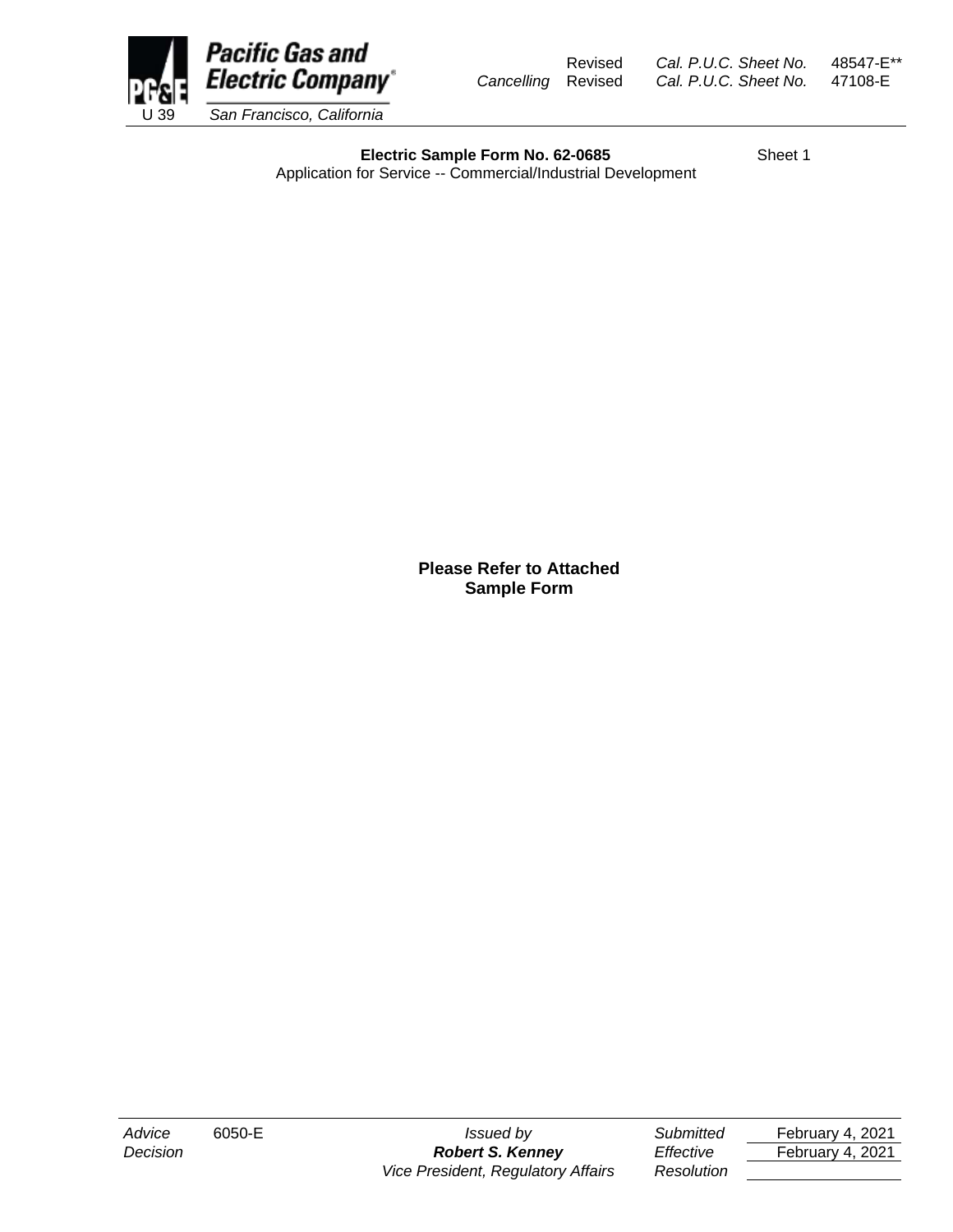

| Please complete this application and submit the completed form and attachments to PG&E Application for Service at P.O. Box<br>24047, Fresno, CA, 93706-2010. You may also submit applications at yourprojects.pge.com or call 1-877-PGE-SRVC.<br>*Indicates optional fields. |
|------------------------------------------------------------------------------------------------------------------------------------------------------------------------------------------------------------------------------------------------------------------------------|
| <b>Project Type</b>                                                                                                                                                                                                                                                          |
| $\Box$ Commercial Service (new)<br>□ Commercial/Industrial Development<br>□ Commercial/Industrial Service Upgrade (additional load /<br>equipment)                                                                                                                           |
| <b>Number of Electric Services</b><br>$\Box$ Industrial Service (new)<br>Mixed Use Commercial/Residential Number of Buildings                                                                                                                                                |
| <b>Project Information</b>                                                                                                                                                                                                                                                   |
| □ Gas Service<br>Electric Overhead Service<br>Date Initial Service Needed<br>Electric Underground Service                                                                                                                                                                    |
| Project Address or Lot Number<br>City<br>County<br>Zip                                                                                                                                                                                                                       |
| <b>Nearest Cross Street</b>                                                                                                                                                                                                                                                  |
| *Assessor's Parcel No.<br>* Building Permit No.                                                                                                                                                                                                                              |
| Applicant / Company Name                                                                                                                                                                                                                                                     |
| $\Box$ Individual<br>Corporation<br>$\Box$ Partnership<br>□ Limited Liability Corporation<br>Governmental Agency<br>$\mathbf{L}$                                                                                                                                             |
| $\Box$ Sole Proprietor<br>$\Box$ Other                                                                                                                                                                                                                                       |
| Day Phone (<br>*Cell Phone (<br>*Email address<br>*Fax (<br>$\lambda$<br>$\lambda$                                                                                                                                                                                           |
| (Correspondence will be sent via e-mail)                                                                                                                                                                                                                                     |
| <b>Applicant Address</b><br>City<br>State<br>Zip                                                                                                                                                                                                                             |
| <b>Contract Information</b>                                                                                                                                                                                                                                                  |
| Legal name to appear on contract                                                                                                                                                                                                                                             |
| $\Box$ Corporation<br>□ Limited Liability Corporation<br>$\Box$ Individual<br>$\Box$ Partnership<br>Governmental Agency                                                                                                                                                      |
| Sole Proprietor<br>$\Box$ Other                                                                                                                                                                                                                                              |
| *State of incorporation or LLC                                                                                                                                                                                                                                               |
| * Title<br>Name of person authorized to sign contracts                                                                                                                                                                                                                       |
| (First Name, Middle Initial, Last Name)                                                                                                                                                                                                                                      |
| Mailing address for contract<br>City<br>State<br>Zip                                                                                                                                                                                                                         |
| Representative Information (Party who will relay project information and updates to the PG&E representative)                                                                                                                                                                 |
| Name of Representative                                                                                                                                                                                                                                                       |
| *Cell Phone (<br>*Email address<br>Day Phone (<br>*Fax (<br>$\lambda$<br>$\lambda$                                                                                                                                                                                           |
|                                                                                                                                                                                                                                                                              |
| Mailing address<br>State<br>Zip<br>City                                                                                                                                                                                                                                      |
| *Contractor's Name<br>*Contractor's Phone (                                                                                                                                                                                                                                  |
|                                                                                                                                                                                                                                                                              |

† Information collected on this form is used in accordance with PG&E's Privacy Policy. Page 1 of 6 The Privacy Policy is available at pge.com/privacy.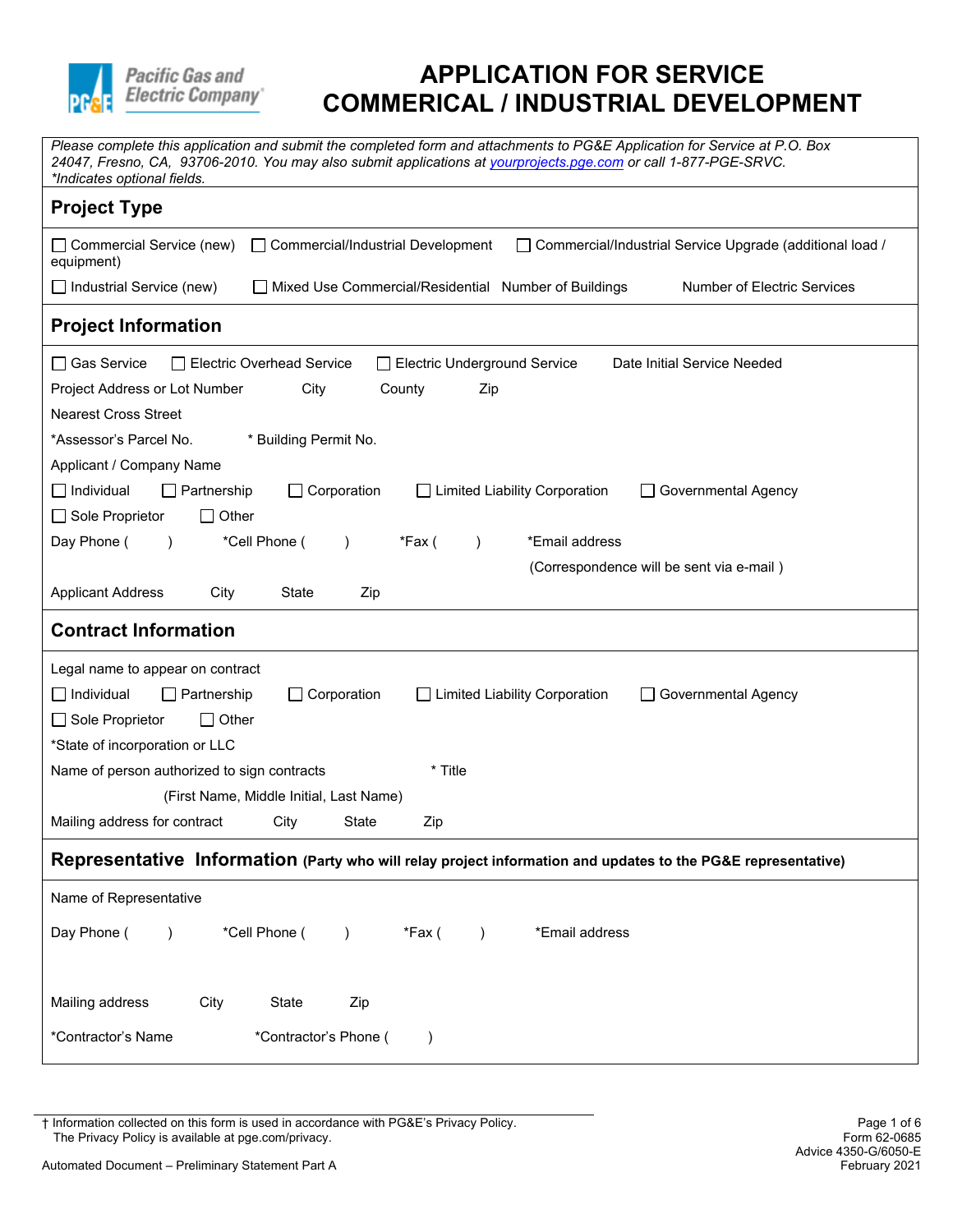

| Credit Information (Party responsible for energy use after the meter is installed)                                                                                                                                                                                                                                                                                                                                                                                                                                                                                           |
|------------------------------------------------------------------------------------------------------------------------------------------------------------------------------------------------------------------------------------------------------------------------------------------------------------------------------------------------------------------------------------------------------------------------------------------------------------------------------------------------------------------------------------------------------------------------------|
| Day Phone (<br>*Evening Phone (<br>Name/Company Name to appear on bill                                                                                                                                                                                                                                                                                                                                                                                                                                                                                                       |
| (First Name, Middle Initial, Last Name)                                                                                                                                                                                                                                                                                                                                                                                                                                                                                                                                      |
| Individual<br>$\Box$ Partnership<br>$\Box$ Corporation<br>□ Limited Liability Corporation<br>Governmental Agency                                                                                                                                                                                                                                                                                                                                                                                                                                                             |
| Sole Proprietor<br>$\Box$ Other                                                                                                                                                                                                                                                                                                                                                                                                                                                                                                                                              |
| Mailing address for bill<br>City<br>State<br>Zip                                                                                                                                                                                                                                                                                                                                                                                                                                                                                                                             |
| Does the customer currently have service with $PG&E?$ No<br>$\Box$ Yes                                                                                                                                                                                                                                                                                                                                                                                                                                                                                                       |
| *If yes, please provide the PG&E Account Number                                                                                                                                                                                                                                                                                                                                                                                                                                                                                                                              |
| *Do you want the new service included on your existing bill? $\Box$ $\Box$ No<br>⊟⊡Yes                                                                                                                                                                                                                                                                                                                                                                                                                                                                                       |
| *NAICS (North America Industrial Classification System) Code<br>*Business Activity                                                                                                                                                                                                                                                                                                                                                                                                                                                                                           |
| *Desired Electric Rate Schedule<br>*Desired Gas Rate Schedule                                                                                                                                                                                                                                                                                                                                                                                                                                                                                                                |
| If you want additional information on rate options or want to request a free rate analysis, visit                                                                                                                                                                                                                                                                                                                                                                                                                                                                            |
| http://www.pge.com/mybusiness/myaccount/rates/ or call 1-877-PGE-SRVC. If a rate schedule is not selected, PG&E will select an<br>applicable rate schedule.                                                                                                                                                                                                                                                                                                                                                                                                                  |
| <b>Applicant Design and Installation Options</b>                                                                                                                                                                                                                                                                                                                                                                                                                                                                                                                             |
| As an applicant for new gas or electric service, you can choose either PG&E or a qualified contractor to design new gas/electric<br>distribution and/or service facilities. You can also choose either PG&E or a qualified contractor to construct all or a portion of new<br>gas/electric distribution and/or service facilities. PG&E will provide you with a bid for the design and the construction work, to assist you in<br>making a selection. You will then have the opportunity to choose either a qualified contractor to perform the design/or construction work. |
| In accordance with PG&E's filed tariffs, electric trenching, conduits, substructures and gas service trenching are the applicant's<br>responsibility. Once you make a decision about who will perform the work, if you subsequently change your selection, you will be<br>responsible for any re-engineering charges incurred as a result of that change.                                                                                                                                                                                                                    |
| You should become familiar with the applicant design installation requirements, including PG&E's Applicant Design Guide and General<br>Terms and Conditions, before you make your selection. For copies of these documents and/or for additional information, visit<br>yourprojects.pge.com or request information by calling 1-877-PGE-SRVC.                                                                                                                                                                                                                                |
| PG&E must provide project specific information to design contractors. PG&E can provide this information sooner<br>if we know whether or not you are considering using a design contractor to design gas/electric distribution or<br>service facilities.                                                                                                                                                                                                                                                                                                                      |
| Providing this information on this Application is voluntary and is not binding. PG&E will provide you with a bid for<br>the design work regardless of whether or not you answer this question now and will not require a final decision<br>from you until later in the process.                                                                                                                                                                                                                                                                                              |
| Are you currently planning to use a design contractor? Yes<br>No                                                                                                                                                                                                                                                                                                                                                                                                                                                                                                             |
|                                                                                                                                                                                                                                                                                                                                                                                                                                                                                                                                                                              |
|                                                                                                                                                                                                                                                                                                                                                                                                                                                                                                                                                                              |
|                                                                                                                                                                                                                                                                                                                                                                                                                                                                                                                                                                              |
|                                                                                                                                                                                                                                                                                                                                                                                                                                                                                                                                                                              |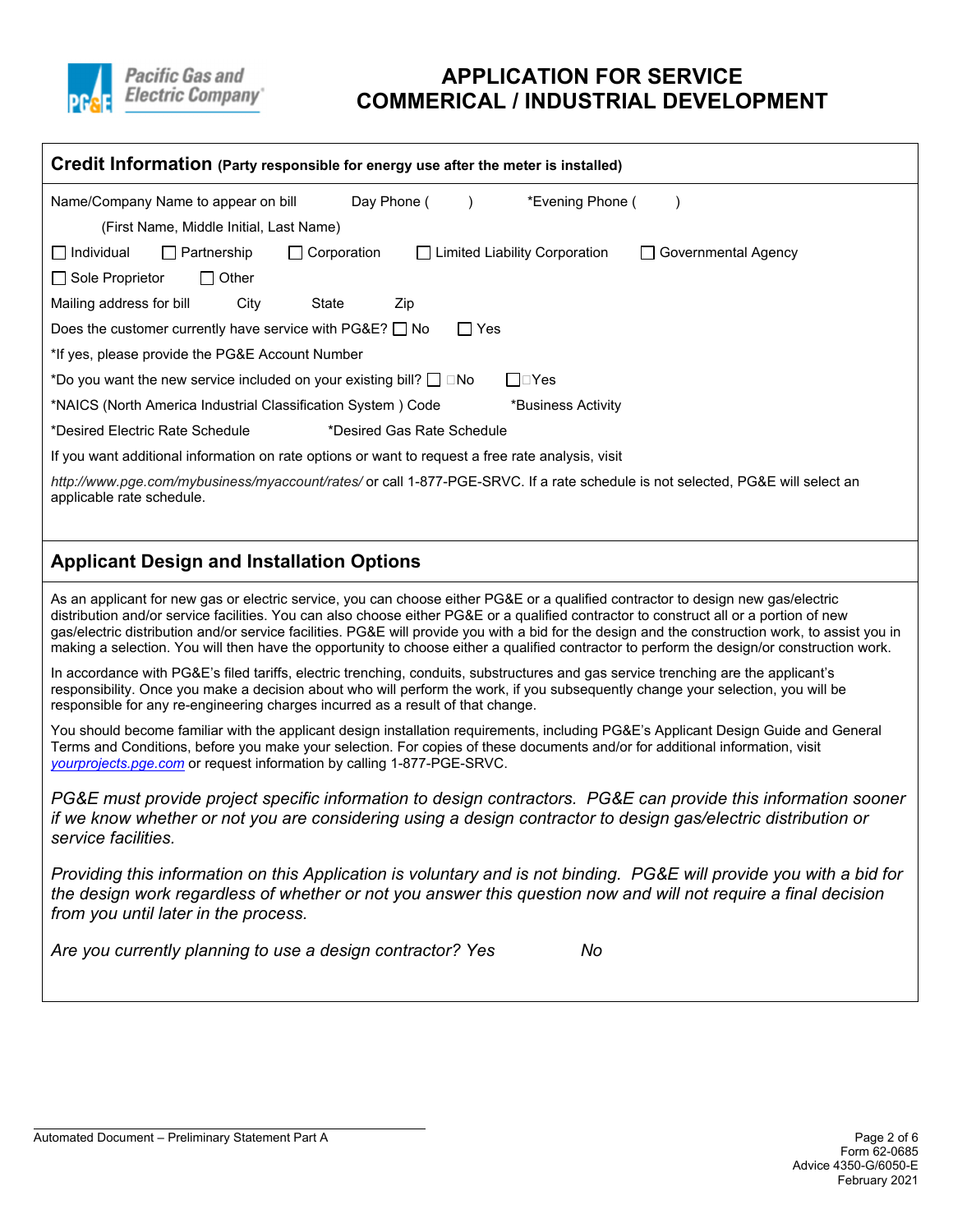

| <b>Construction Information</b>                                                                                                                                                                                                                                                   |
|-----------------------------------------------------------------------------------------------------------------------------------------------------------------------------------------------------------------------------------------------------------------------------------|
| **Please note if you have selected "Electric Overhead Service" without "Gas Service" all trench related questions become optional fields.                                                                                                                                         |
| $\Box$ PG&E<br>Joint trench drawing to be prepared by:<br>$\Box$ Applicant<br>$\Box$ Not required                                                                                                                                                                                 |
| Who will trench and backfill for the distribution facilities? $\Box$ Applicant / Elec $\Box$ PG&E / Elec $\Box$ Date Joint Trench Required                                                                                                                                        |
| Proposed distribution trench occupants or joint pole occupants: (check all that apply) □ Electric □ Gas □ Phone<br>I CATV                                                                                                                                                         |
| $\Box$ Other                                                                                                                                                                                                                                                                      |
| Who will install distribution conduit and substructures? $\Box$ Applicant<br>$\Box$ PG&E                                                                                                                                                                                          |
| Who will trench and backfill for the service facilities?<br>$\Box$ Applicant / Gas<br>□ PG&E / Gas □ Date Joint Trench Required                                                                                                                                                   |
| □ Applicant / Elec<br>$\Box$ PG&E / Elec                                                                                                                                                                                                                                          |
| $\Box$ Phone<br>Proposed service trench occupants or joint pole occupants: (check all that apply) $\Box$ Electric<br>$\Box$ Gas<br>$\Box$ CATV                                                                                                                                    |
| $\Box$ Other                                                                                                                                                                                                                                                                      |
| $\Box$ PG&E<br>Who will install service conduit and substructures?   Applicant                                                                                                                                                                                                    |
| *Transformer type requested:<br>$\Box$ Padmounted<br>□ Subsurface (additional Special Facilities charges may apply)                                                                                                                                                               |
| Water, sanitary sewer, storm drain, low pressure gas, oil or other fluid carrying piping or facilities or private utilities (e.g. fire alarm, private<br>streetlight systems, private phone, private CATV or gate controllers) are not permitted in a PG&E occupied joint trench. |
| <b>General Construction Information</b>                                                                                                                                                                                                                                           |
| Include on this application any eligible Rule 20B or Rule 20C conversion work or any eligible relocation work.                                                                                                                                                                    |
| $\Box$ Yes<br>Date needed<br>*Will temporary electric service be required? □ No                                                                                                                                                                                                   |
| *Will temporary gas service be required? □ No<br>Yes<br>Date needed                                                                                                                                                                                                               |
| If, yes please complete the following:                                                                                                                                                                                                                                            |
| *Will Temporary Service power be operated for less than one year? □ No<br>Yes                                                                                                                                                                                                     |
| Have you ever completed a temporary power project with us before? $\Box$ No<br>$\exists$ Yes                                                                                                                                                                                      |
| *Who will trench and backfill for Temporary Service?                                                                                                                                                                                                                              |
| □ Applicant/Gas<br>PG&E/Gas                                                                                                                                                                                                                                                       |
| □ Applicant/Electric<br>□ PG&E/Electric                                                                                                                                                                                                                                           |
| <b>Electric Temporary Services</b>                                                                                                                                                                                                                                                |
| *Panel, Main Breaker Size<br>amps                                                                                                                                                                                                                                                 |
| *Will Applicant or Contractor Install Pole? No<br>$\Box$ Yes                                                                                                                                                                                                                      |
| <b>Gas Temporary Services</b>                                                                                                                                                                                                                                                     |

Automated Document – Preliminary Statement Part A Page 3 of 6

l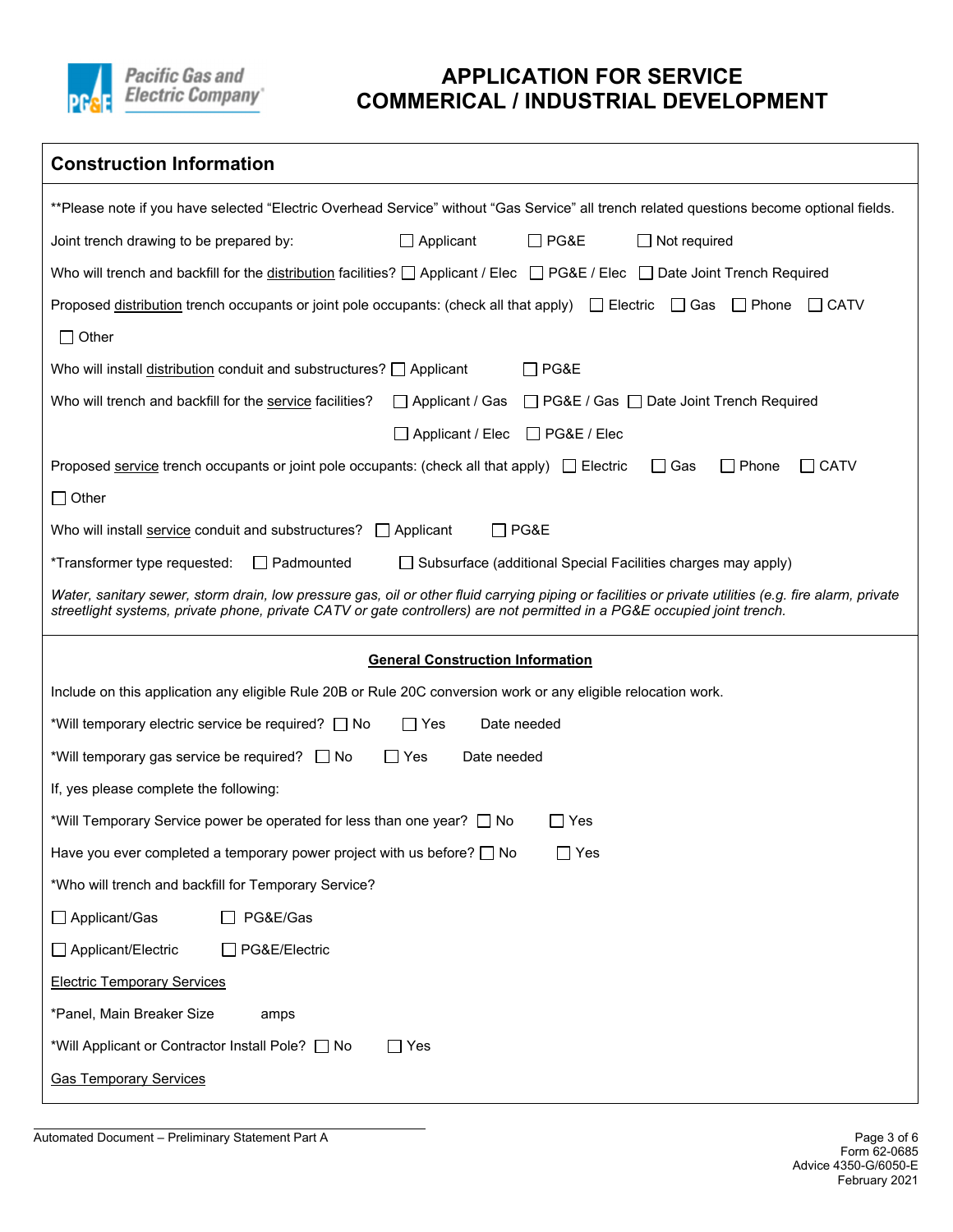

| $\overline{\Box}$ 1/4 psig<br>*Gas Service Delivery Pressure Requested:<br>other                                                                                                                                                                                                                     |
|------------------------------------------------------------------------------------------------------------------------------------------------------------------------------------------------------------------------------------------------------------------------------------------------------|
| *Number of Meters at each service location?                                                                                                                                                                                                                                                          |
| <i>*Total Gas Load</i>                                                                                                                                                                                                                                                                               |
| Will existing PG&E electric overhead facilities require under grounding?                                                                                                                                                                                                                             |
| $\Box$<br>No<br>$\Box$ Yes<br>$\Box$ Not sure<br>Date needed                                                                                                                                                                                                                                         |
| Will any existing PG&E gas or electric facilities require relocation or removal?                                                                                                                                                                                                                     |
| No<br>Yes<br>$\Box$ Not sure<br>П<br>Date needed                                                                                                                                                                                                                                                     |
| <b>Load Information</b>                                                                                                                                                                                                                                                                              |
| Square footage of building (including all floors)<br>Number of stories of building                                                                                                                                                                                                                   |
| IN THE EVENT THAT APPLICANT SHALL MAKE ANY MATERIAL CHANGE EITHER IN THE AMOUNT OR CHARACTER OF THE<br>APPLIANCES OR APPARATUS INSTALLED UPON THE PREMISES TO BE SUPPLIED BY PG&E, INCLUDING PANEL SIZE OR<br>HOURS OF OPERATION. APPLICANT SHALL IMMEDIATELY GIVE PG&E WRITTEN NOTICE OF THIS FACT. |
| <b>Operating Hours</b>                                                                                                                                                                                                                                                                               |
| Days per week<br>Hours per day<br>Months per year                                                                                                                                                                                                                                                    |
| $\Box$ AM<br>AM                                                                                                                                                                                                                                                                                      |
| Typical daily operating hours: From<br>To<br>$\square$ PM<br><b>PM</b>                                                                                                                                                                                                                               |
| Please describe other operating characteristics                                                                                                                                                                                                                                                      |
|                                                                                                                                                                                                                                                                                                      |
|                                                                                                                                                                                                                                                                                                      |
| <b>Electric Load Information</b>                                                                                                                                                                                                                                                                     |
| Main Switch Size (Service Termination Enclosure)<br>Number of meters at each service location<br>amps                                                                                                                                                                                                |
| Voltage: (select one)<br>□ 120/240 Volt, 3-wire, 1Ø<br>□ 120/208Volt, 3-wire, 1Ø<br>□ 240/120 Volt, 4-wire, 3Ø<br>$\Box$ 208/120 Volt, 4-wire, 30                                                                                                                                                    |
| $\Box$ 480/277 Volt, 4-wire, 30<br>$\Box$ Primary voltage (> 2,400 Volts) $\Box$ Other (specify)                                                                                                                                                                                                     |
| Single Largest 1Ø Motor (<br>hp) Total 1Ø Motors (<br>hp) Single Largest 3Ø Motor (<br>hp) Total 3Ø Motors (<br>hp)                                                                                                                                                                                  |
| Single Largest 1Ø Air Conditioning (<br>tons)<br>Single Largest 3Ø Air Conditioning<br>tons)<br>$\sqrt{2}$                                                                                                                                                                                           |
| Total Lighting ( kW) Parking Lot Lighting ( kW) Streetlights ( kW)                                                                                                                                                                                                                                   |
| Receptacles (<br>kW)<br>Water Heating (<br>kW)<br>Cooking (<br>kW)                                                                                                                                                                                                                                   |
|                                                                                                                                                                                                                                                                                                      |
| Additional electric load (if additional space is needed please attach a spread sheet using same format as below)                                                                                                                                                                                     |
| Number of<br>Description of Appliance<br><b>Connected Load</b>                                                                                                                                                                                                                                       |
| Units<br><b>Appliances</b><br><b>Phase</b><br>$\Box$ kW<br>$\Box$ 3Ø<br>at<br>$\Box$ hp<br>$\Box$ tons<br>1Ø                                                                                                                                                                                         |
| $\sqsupset$ kW<br>3Ø<br>$\Box$ hp<br>$\Box$ tons<br>1Ø<br>at<br>$\perp$                                                                                                                                                                                                                              |
| 1Ø<br>$\Box$ 3Ø<br>$\Box$ kW<br>$\Box$ hp<br>at<br>$\Box$ tons                                                                                                                                                                                                                                       |
|                                                                                                                                                                                                                                                                                                      |
| $\Box$ 10 $\Box$ 30<br>$\Box$ kW<br>at<br>$\Box$ hp<br>$\Box$ tons                                                                                                                                                                                                                                   |

l Automated Document – Preliminary Statement Part A Page 4 of 6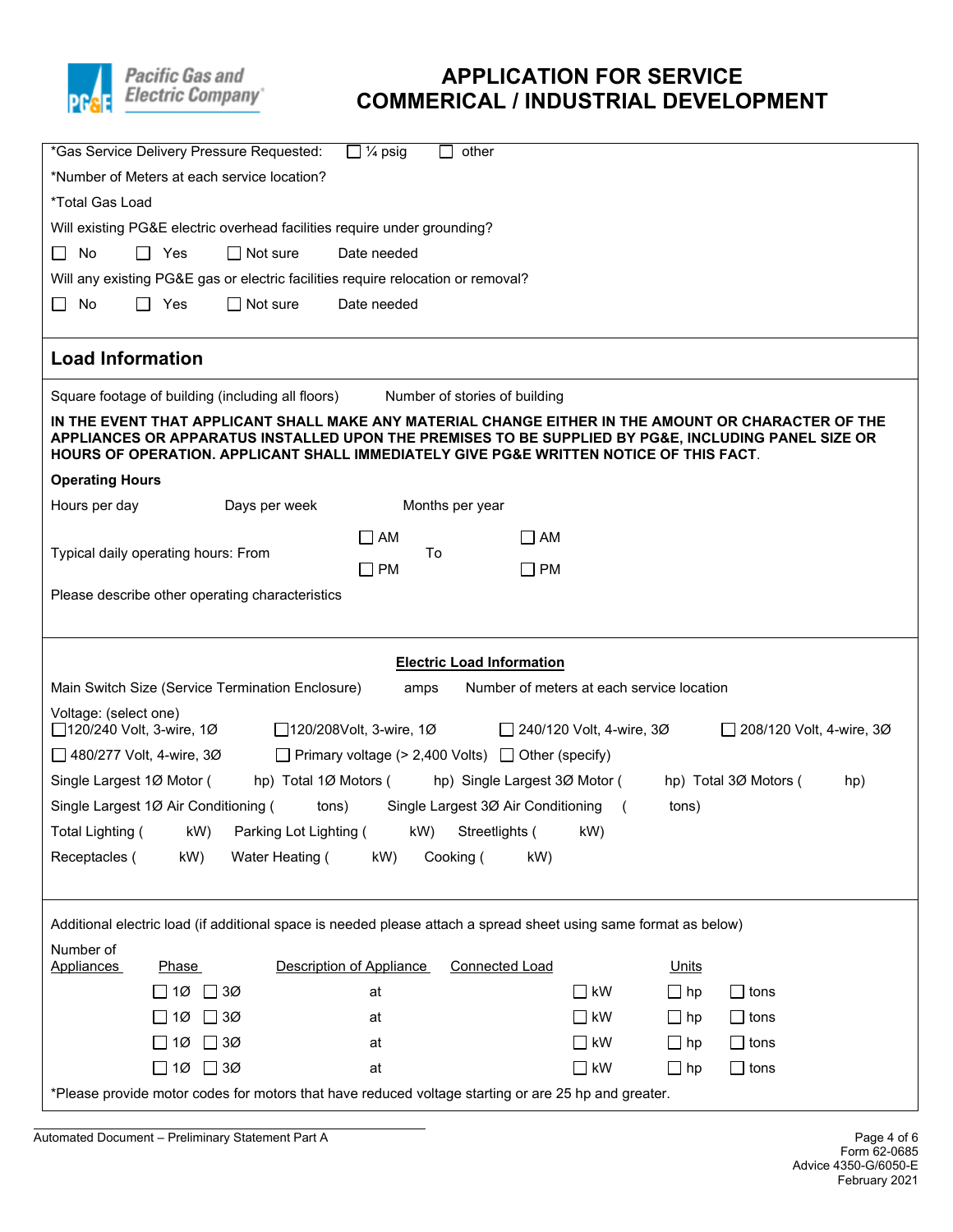

| * Street Light Load Information                                                                                                                                                                                                                                                                                                                                                                                                                                                                                |
|----------------------------------------------------------------------------------------------------------------------------------------------------------------------------------------------------------------------------------------------------------------------------------------------------------------------------------------------------------------------------------------------------------------------------------------------------------------------------------------------------------------|
| Number of street lights to be added in development<br>Watts per lamp<br>Number of existing street lights to be removed                                                                                                                                                                                                                                                                                                                                                                                         |
| □ High Pressure Sodium Vapor<br>□ Low Pressure Sodium Vapor<br>Bulb type:<br>□ Mercury Vapor                                                                                                                                                                                                                                                                                                                                                                                                                   |
| $\Box$ Metal Halide<br>$\Box$ Incandescent<br>$\Box$ Other                                                                                                                                                                                                                                                                                                                                                                                                                                                     |
| What rate schedule will the lights be placed on? $\Box$ LS1 $\Box$ LS2 $\Box$ OL1 $\Box$ LS3 $\Box$ Other<br>(additional forms may be required)                                                                                                                                                                                                                                                                                                                                                                |
| Who is responsible for the street light billing?                                                                                                                                                                                                                                                                                                                                                                                                                                                               |
| Billing address for streetlights:<br>City:<br>State:<br>Zip:                                                                                                                                                                                                                                                                                                                                                                                                                                                   |
| Important Note: For city or county owned street lighting, a letter will be required from the city/county accepting ownership of the lighting,<br>which includes the date of acceptance and states they will be responsible for the billing. Until the letter is received and dated with the<br>city/county acceptance, the billing will be placed in the applicant's name and billed according to the rate schedule requested once the<br>lights have been energized.                                          |
| <b>Natural Gas Load Information</b>                                                                                                                                                                                                                                                                                                                                                                                                                                                                            |
| Natural gas standard service delivery pressure is provided at 1/4 psig (7" water column). Requests for elevated service delivery pressure<br>require PG&E's review and approval. If granted, elevated service delivery pressure may be reduced at any time due to PG&E operational<br>needs. Special Facilities costs and cost-of-ownership charges may apply for elevated service delivery pressure. For further information,<br>contact your local PG&E office and refer to Gas Rule 2. MBtu/h = 1,000 Btu/h |
| Gas Service Delivery Pressure Requested: □ ¼ psig<br>$\Box$ Other (<br>psig)                                                                                                                                                                                                                                                                                                                                                                                                                                   |
| Number of meters at each service location                                                                                                                                                                                                                                                                                                                                                                                                                                                                      |
| Check all that apply: (If additional space is required please attach a spreadsheet using same format as below)                                                                                                                                                                                                                                                                                                                                                                                                 |
| □ Space Heating Equipment (<br>$\Box$ Boilers (<br>MBtu/h)<br>□ Water Heating (<br>MBtu/h)<br>MBtu/h)                                                                                                                                                                                                                                                                                                                                                                                                          |
| $\Box$ Air Conditioning (<br>MBtu/h)<br>MBtu/h)<br>MBtu/h)<br>$\Box$ Cooking (<br>$\Box$ Dryers (                                                                                                                                                                                                                                                                                                                                                                                                              |
| Other gas load (specify)                                                                                                                                                                                                                                                                                                                                                                                                                                                                                       |
| IMPORTANT NOTE: Do NOT install your electric main switch or gas house line until the meter location is approved by PG&E.                                                                                                                                                                                                                                                                                                                                                                                       |
|                                                                                                                                                                                                                                                                                                                                                                                                                                                                                                                |
| <b>Self-Generation and Net Metering Options</b>                                                                                                                                                                                                                                                                                                                                                                                                                                                                |
| If you are planning to install any self generation equipment, photovoltaic, or wind generation, additional applications for interconnection to<br>PG&E's electric system must be submitted and approved by PG&E prior to engineering for your new construction project. The information<br>you provide on your generation interconnection application may affect the final PG&E design for your project.                                                                                                       |
| For information on PG&E's net metering programs, including eligibility guidelines, generation interconnection program application forms,<br>links to the California Public Utilities Commission, Energy Commission and the US Department of Energy, visit<br>www.pge.com/b2b/newgenerator/ or contact PG&E's Generation Interconnection Services at (415) 972-5676.                                                                                                                                            |
| No $\Box$<br>Are you planning on installing any self generation equipment? Yes                                                                                                                                                                                                                                                                                                                                                                                                                                 |
| If yes, please provide us with an estimate of the Generation proposed for this project.                                                                                                                                                                                                                                                                                                                                                                                                                        |
| *Total # of generation units<br>*Total output of all generation(<br>kW)<br>*Generation Type                                                                                                                                                                                                                                                                                                                                                                                                                    |

l